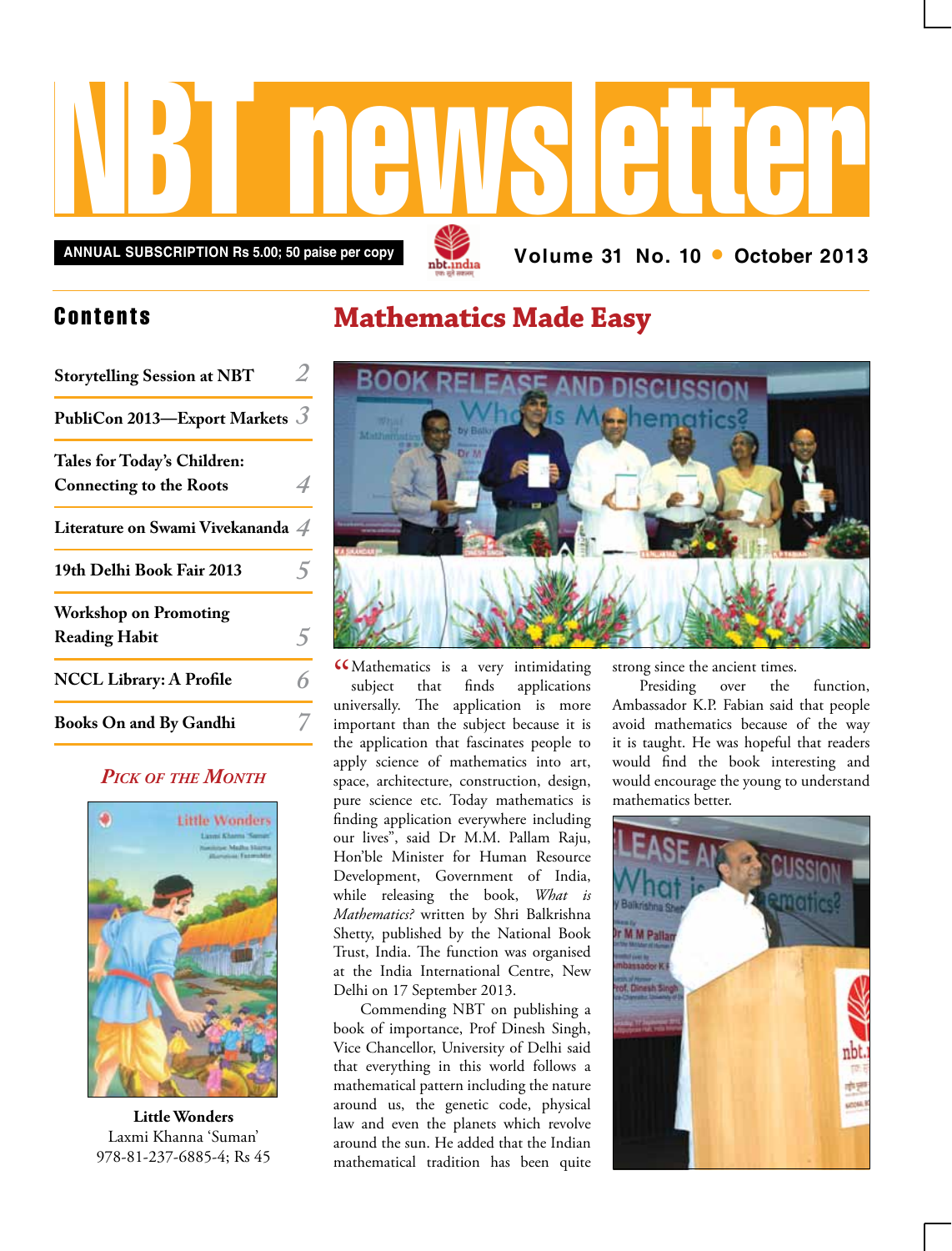

Prof. Pravin Kiran Sinclair, Director NCERT, talked about the importance of variable education tools, other than the textbooks, which help teaching mathematics to the students as an alternative source of learning the subject well.

Addressing the session, Shri Balkrishna Shetty, author of the book was of the

opinion that though people avoid studying mathematics, it is in fact very close to critical thinking and everyday symmetry. He hoped that his book would bridge that gap and interest people to take up the study of mathematics as they do for other subjects.Thanking the Hon'ble Minister for gracing the occasion by releasing the book, he said that the Hon'ble Minister's presence "…shows how much emphasis Dr Pallam Raju lays on the importance of education in the country".

Earlier, Shri M.A. Sikandar, Director, NBT welcomed the guests present on the occasion. He hoped that the book would be well received by the readers, and be of benefit to them, especially the young readers.

## **Storytelling Session at NBT**

 $\prod$ n its efforts to promote<br>reading habit in the In its efforts to promote country especially among the children, National Centre for Children's Literature (NCCL), a wing of National Book Trust, India organised an interactive storytelling session for school children with Prof. Anvita Abbi, author and Shri Atanu Roy, illustrator, at its bookshop in Nehru Bhawan, Vasant Kunj, New Delhi. The storytelling was based on the book *Jiro Mithe* published by the Trust.

Prof. Anvita Abbi told the children that the book *Jiro Mithe* is the first folktale from Andaman and Nicobar Islands that has ever been published. She added that it was narrated to her by a tribal man five years ago. This folktale brings into light the belief why the people of Andaman do not kill birds and consider



birds as their ancestors. Later, she retold the story of Jiro Mithe which regaled the children. Shri Atanu Roy, illustrator of the book, explained to the children the basic elements required to make illustrations attractive and appealing to the readers. He also told children that the illustrations should synchronize with the story and a

lot of research needs to be done before preparing the illustrations.

Children accompanied with their teachers from different schools of Delhi and NCR participated in the session. They also interacted with both the author and illustrator of the book and asked several questions related to the folktale. The session was coordinated by Shri Manas Ranjan Mahapatra, Editor (NCCL).

NCCL, a wing of NBT, India was established in 1993 to promote, publish and aid children's literature.

It is involved in a large number of activities to promote children's literature and reading habit across the country especially in remote areas. It organizes workshops, discussions, seminars and exhibitions for children and professionals in order to explore new avenues in children's literature and to develop creative skills in children.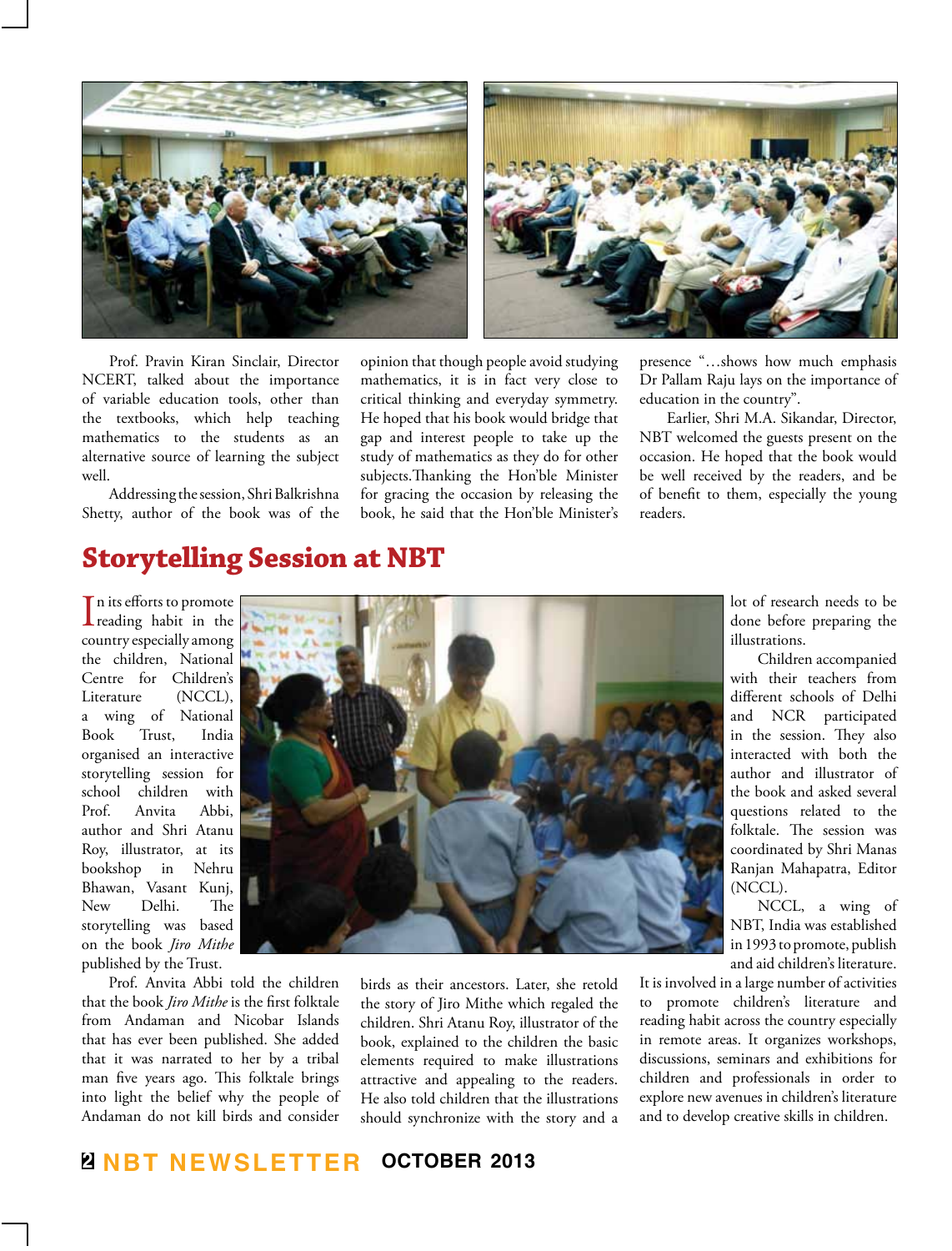## **PubliCon 2013 — Export Markets**

CThe National Book Trust,<br>India is actively engaging India is actively engaging with the publishing industry to reach unexplored markets such as Africa and South Asia. It is looking for long term investment opportunities in the publishing sector under India-Africa Forum", said Shri M.A. Sikandar, Director, NBT, Ministry of HRD, at 'PubliCon 2013', a two-day conference organized by FICCI from 10 to 11 September 2013, on the theme 'Export Markets' with

special focus on Africa and South Asia.

Shri Sikandar called for leveraging India's strength in publishing academic books in English and said NBT's key mandate is to promote Indian publishing industry both in the country and overseas.

Smt. Ira Joshi, Additional Director General, Publications Division, Ministry of I&B, said that trade in cultural goods occupies a significant place in an economy, and India is emerging as a professional destination for publishing work. With the advent of new technology, e-publishing and e-marketing are rapidly gaining a foothold in this sector.

Delivering the keynote address, Shri Tokunbo Falohun, Minister, Nigeria High Commission, said that Africa offers Indian publishing an excellent opportunity to export school and higher academic content to the African continent. India publishes books of international standard, and is comparatively competitive than their Western counterparts. This offers a good option to scale export of books to African countries.

He said that the African book market is mainly centred on educational publishing, which was mainly due to demand in Africa for educational books. Compared to the developed world, the African publishing industry is dependent on textbook publishing and procurement by the state, the World Bank and donor agencies.

"The publishing sector in Nigeria appears to be quite vibrant and active. Nevertheless, there are several challenges.



Even though there are copyright laws and an official Nigerian Copyright Commission, the Nigerian Publishers' Association (NPA) has established an Anti-Piracy Committee to deal with the problem of piracy in the country", added Shri Falohun.

Speaking on the occasion, Shri Rohit Kumar, Managing Director–South Asia, Reed Elsevier India Pvt. Ltd., said that India has an excellent relationship with Nigeria, Ghana, Kenya, South Africa and many other countries. "We have the experience as a country to produce low cost, affordable content that is relevant to local markets hence this is a natural extension of our historical collaborations. African nations and India would benefit from leveraging India as a publishing hub for all publishing services," he added.

Ms. Urvashi Butalia, Chairperson, FICCI Publishing Committee and Director, Zubaan, said a large Indian Diaspora is based out of African countries



and now African authors are well-known in India. Hence, Africa is a lucrative market for Indian publishing industry. African markets have been traditionally dominated by the US and the UK but India and Africa are both emerging economies and have similar issues which will help them better understand each other and develop an egalitarian relationship.

Expressing his views, Shri Himanshu Gupta, Co-chair,

FICCI Publishing Committee and Joint Managing Director, S. Chand Group, said that India produces publishing materials at one-tenth of the cost incurred by the US and the UK publishing sector. Africa and South Asia are markets where Indian publishers have shown great interest for export of educational content. India publishing has a lot to offer in terms of new ideas and innovative concepts. "The two-day PubliCon 2013 will focus on export markets for books and content, with the spotlight on Africa and South Asia. The focus will be on the potential for export of books and educational content from India to other emerging economies".

Presiding over the inaugural session, Dr Arbind Prasad, Director General, FICCI said, "We have a vibrant ecosystem of publishing. As per industry estimates, the publishing industry stands at around Rs.12000 crores. We publish in more than 20 languages and produce over 100,000 titles per year. We rank third in English language publishing, after the US and UK".

The two-day conference saw issues of piracy & copyright, monetising content through exports, viability of Indian STM content for Africa and South Asia, potential markets for Indian K-12 content, and its selling across borders being discussed by various panellists from across the country. The speakers included, Pranav Gupta, Sandeep Kaushik, Shesh Sheshadri, Geeta Dharamarajan, S.K. Ghai, Manisha Chaudhry, Karthika V.K. and Benny Kurian, among others.

**october 2013 NBT Newsletter 3**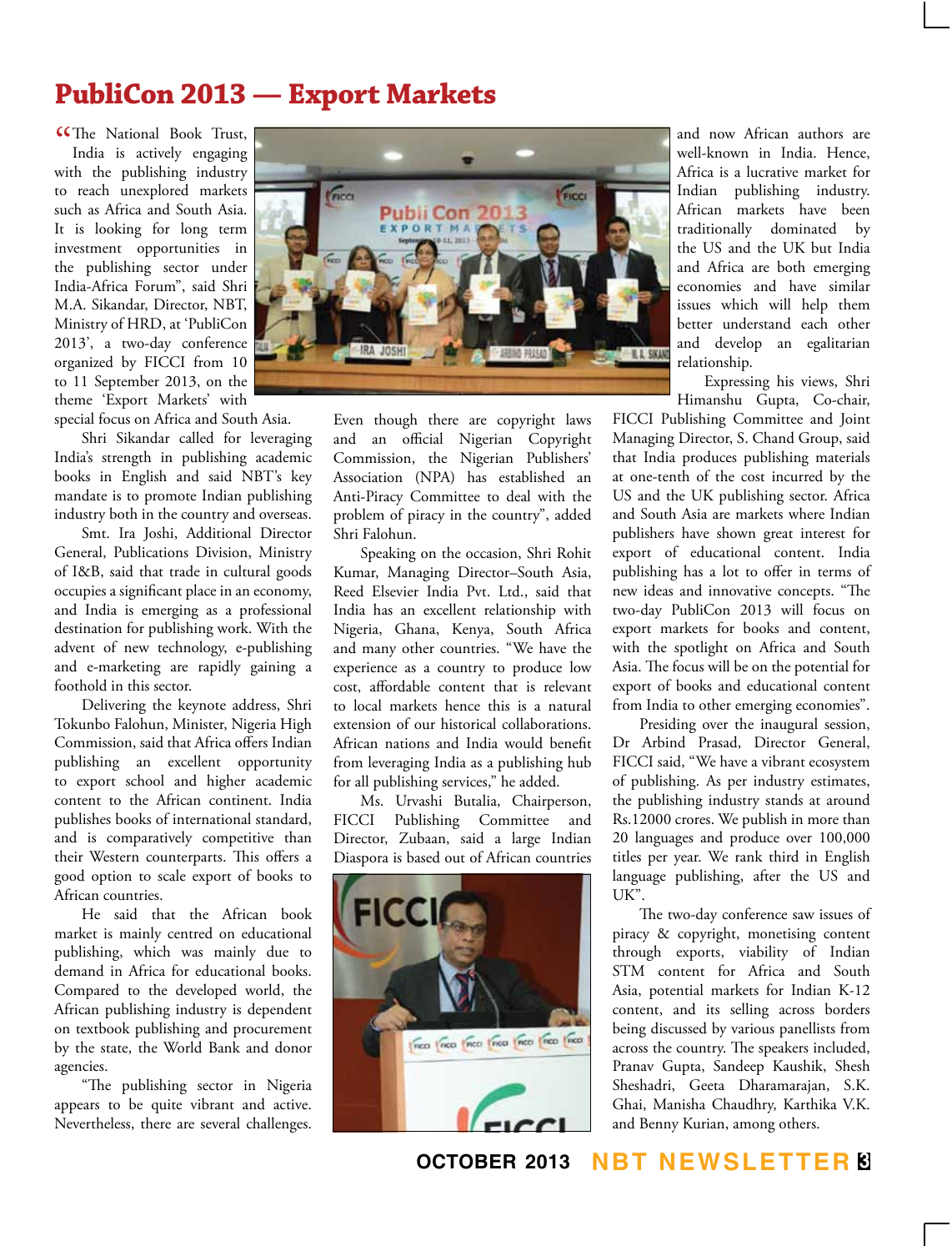## **Tales for Today's Children: Connecting to the Roots**

The National Centre for<br>Children's Literature (NCCL), the children's wing of the National Book Trust, India (NBT) in association with India Trade Promotion Organisation (ITPO) and Federation of Indian Publishers (FIP) organized an interactive discussion on the topic Tales for Today's Children: Connecting to the Roots during the 19th Delhi Book Fair 2013 at



Pragati Maidan, New Delhi on 29 August 2013.

Dr Sharbari Banerjee, musicologist from NCERT and Shri Rajendra Upadhyaya, author and broadcaster from the News Services Division, All India Radio were the key speakers on the occasion. Shri M.A. Sikandar, Director, NBT, presided over the function.

Shri M.A. Sikandar in his introductory note, welcomed the guests and observed that children today are trying to identify their roots and therefore, use internet to gather information. But they are not aware that internet does not provide complete information that a book can. Therefore, we need to guide them through books in different Indian languages. He added that languages are important as they are part of our tradition and culture. He asked children to visit more and more libraries to gain knowledge on the larger world.

Dr Sharbari Banerjee felt that children should read more and more books as education helps in building character and opinions. She felt that fantasy books, action tales, books about the great revolutionaries and great emperors of India help children to rediscover and connect to their roots. She emphasised on the use of various creative and performing arts for the purpose.

Shri Rajendra Upadhyaya in his paper titled Popcorn Zaroori Ya Kitaab?



discussed about children's literature and reading habits of children in India at present. He observed that, "To know more about culture we need good books. We also need to tell children about our culture and literature." Agreeing with Shri Sikandar, he also inspired children to visit libraries.

The discussion was highly interactive and

it not only highlighted the need to connect children to our tradition but also provided input to the people in the field of the children's literature to understand the reading and learning needs of today's children and explore new avenues to make reading related activities interesting.

Renowned authors and educationists like Shri Divik Ramesh, Shri Prempal Sharma, Shri Lakshmi Khanna 'Suman', Shri Rajnikant Shukla, Shri Ajay Vir,

Prof. Chandrabhanu Pattnaik, Shri Satya Paul, Smt. Prem Dhingra, Smt. Kumud Kapoor, teachers, librarians and children from various schools of Delhi also participated in the discussion and interacted with the speakers.

This interactive discussion was part of the NCCL's Monthly Meeting Programme. It was coordinated by Shri Manas Ranjan Mahapatra, Editor, NCCL.

## **Literature on Swami Vivekananda**

The first meeting of the NBT's Editorial Board to discuss and publish literature on the Philosophy and Ideals of Swami Vivekananda was held atthe NBT headquarters, New Delhi on 2 August 2013.

The meeting was chaired by Shri A. Sethumadhavan, Chairman NBT, and was attended by Ms Sugathakumari, eminent Malayalam poet and Padmashree awardee; Dr Nirmal Kanti Bhattacharjee, writer and critic; Prof. N.N. Pillai, Director, Bharatiya Vidya Bhawan, New Delhi; Swami Shantatmananda, Secretary, Ramakrishna Mission, New Delhi;



and Shri K.G. Suresh, Editor, Vivekananda International Foundation. From the NBT, Shri M.A. Sikandar, Director, Dr Baldev Singh, CE & JD, and Shri Dwijendra Kumar, Assistant Editor/Project-in-charge, were present.

The committee agreed that it was the need of the hour to apprise the youth of the country about the life, ideals and values of Swami Vivekananda. Hence it was decided to publish a series of books in English, Hindi and other Indian languages on the life and teachings of Vivekananda for the young as well as for the general readers.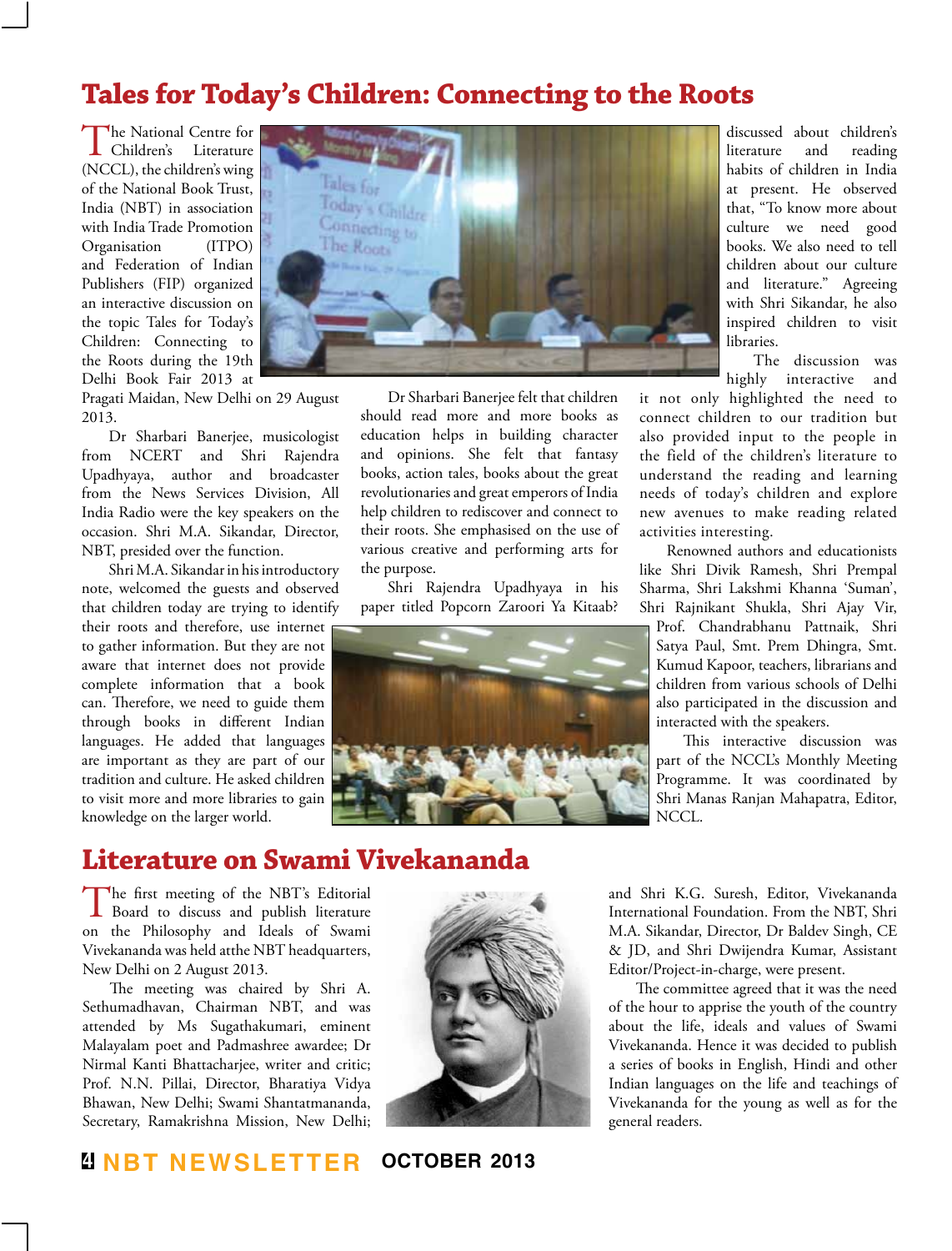# **19th Delhi Book Fair 2013**

The 19th edition of the Delhi Book Fair was held from 23 to 31 August 2013 at Pragati Maidan, New Delhi. In this era of increasing move towards digitization and e-books, the Delhi Book Fair focussed on the theme of 'Libraries and Readership', throwing a spotlight on the role of libraries and readership growth in the country. The government is also actively working on linking and modernizing more than 9000 libraries through digital means across the country.

Organised by the Federation of Indian Publishers (FIP) in association with India Trade Promotion Organisation (ITPO), more than 250 publishers, booksellers and distributors, spread over 500 stalls, participated in the 9-day fair, which included foreign participants as well.

"The book fair will facilitate authors and delegates from round the globe.





Notably from US, Iran and European countries. A special seven member delegates from China will be here to provide information regarding literary movements in China," said Shri Sudhir Malhotra, President FIP, at the inauguration of the Fair."To engage the students, we are hosting a 'KaviSammelan' an interactive session with poets and a story-telling session for children", he added.

Apart from books, a number of conferences and seminars, buyer-seller meets,

book releases, discussions and literary activities for children were planned during the Fair.

Started in 1995, the Delhi Book Fair provides a platform for business transactions, establishing new contacts, entering into co-publishing arrangements, translation and copyright arrangements as well as reprinting of old and rare books.

# **Workshop on Promoting Reading Habit**

The National Book Trust, India organised a workshop on Reading Habit, 'Pathan Ruchi Karyashala' at Bawana, Delhi, on 17 August 2013. The Workshop was organised in the premises of MCD Primary Girls School, B-2, JJ Colony, Bawana where more than 200 students participated in a drawing competition.

Shri Narender Dutta, Principal, MCD School, Bawana, Smt. Ved Watti, Principal, E-3, JJ Colony

MCD School and Smt. Vijaya Kumari, Principal, MCPS, B-2, MCD School, Bawana encouraged the children to take part in the event.

Speaking on the occasion, Shri Narender Dutta said that the efforts initiated by NBT are highly commendable. He said that an event of this kind was





being organised in the JJ Colony for the first time. He urged NBT to organise more such book exhibitions. Smt. Vijaya Kumari also praised the work of NBT.

Earlier, Shri Pradip Chabbra, Dy. Director (Exh.), NBT, welcomed the students and spoke about the activities of the Trust.

NBT's mobile book exhibition van at the venue provided a wide range of its children's publications where children and teachers bought

books of their choice.

The winners of the competition were given away prizes, and each student was gifted with an NBT book. The children also gave a cultural performance.

Dr Deepankar Gupta, Asst. Director (Exh.) and Smt. Sunita Narotra, Assistant, from NBT coordinated the workshop.

### **october 2013 NBT Newsletter 5**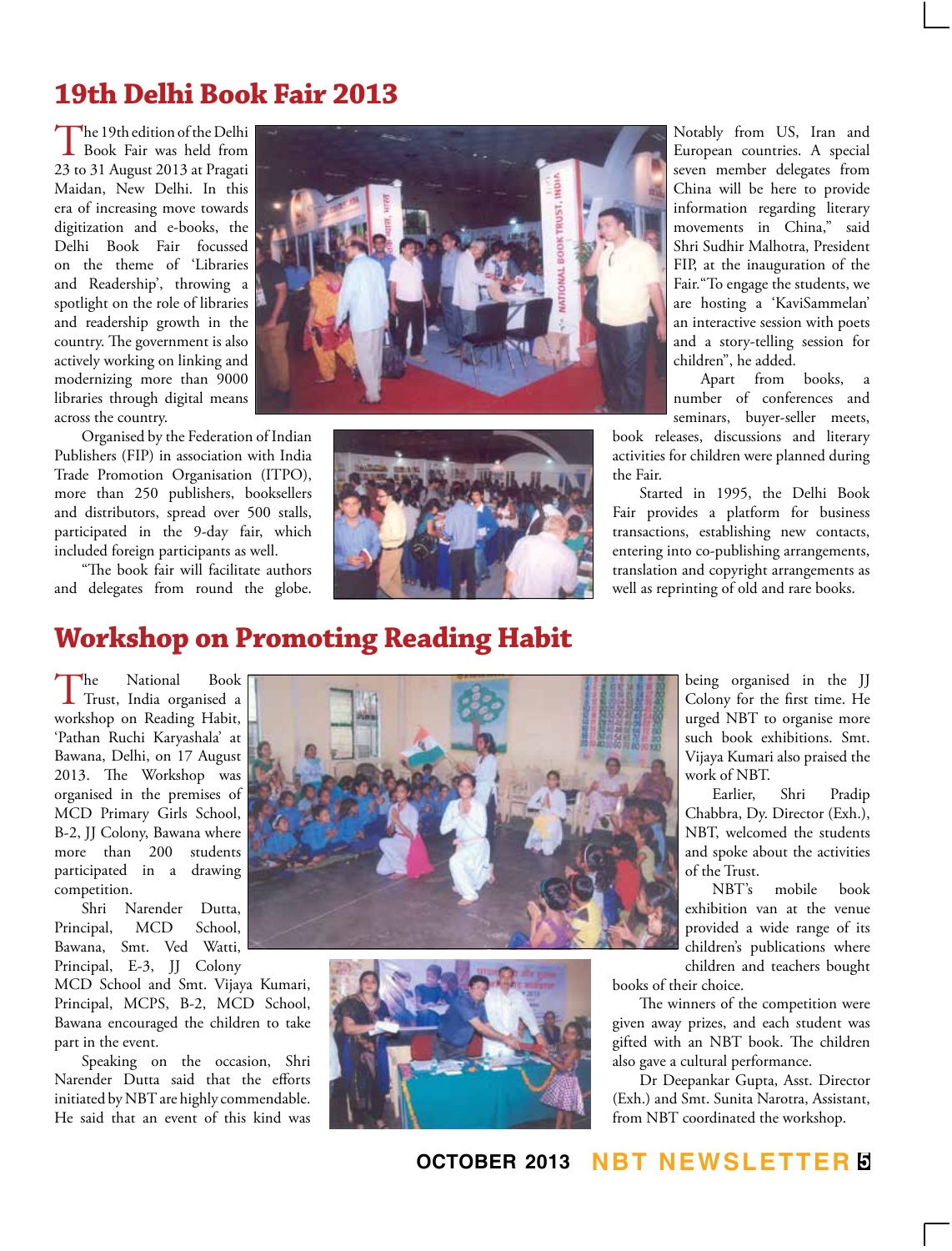# **NCCL Library: A Profile**

**Vational Centre for Children's**<br>Literature (NCCL) is a wing<br>National Book Trust India It Literature (NCCL) is a wing of National Book Trust, India. was established in 1993 to promote, create, coordinate, monitor and aid the publication of children's literature in Indian languages. It also provides assistance and expertise to teachers, librarians, editors, writers and illustrators by arranging creative workshops across the country especially in rural areas for promoting reading habit among children.



#### **Readers' Club Movement**

NCCL runs the Readers' Club Movement to promote the habit of reading at school level. It is one of the largest reading movements in the world. Till date over 35,000 Readers' Clubs have been established in the country. A bilingual monthly magazine *Readers' Club Bulletin*  is also published to foster the Movement.

NCCL also organizes workshops, discussions, seminars and exhibitions for children and professionals to explore new avenues in children's literature and creative skills in children and participates in international book fairs to promote Indian children's literature abroad.

#### **Library-cum-Documentation Centre**

More significantly, NCCL has a Librarycum-Documentation Centre with a



collection of over 15,000 books on children's literature covering wide range of subjects in 44 languages of the world (18 Indian and 26 foreign languages). Over 50 periodicals of children's literature in various Indian languages are also subscribed by the Library for reading and reference of the library users. The

Library has recently been re-modelled to give an ultra-modern look and provide quality services to the users. Located at the ground floor at the premises of the Trust, the Library is spread over an area of 96.2 sq. mts. It has been designed keeping in mind the multifarious needs of the users. The Library has the following holdings:

- • *Research and Reference:* Over 600 rare reference books to help professionals, scholars and researchers for their research work, surveys etc.
- • *Media/Multi-Media:* 150 CDs/DVDs on children's literature, a touch screen, PCs and an LCD TV.



• *Books for Children and Young Adults:*  Over 15,000 books (both fiction and non-fiction) for children and young adults on various themes from around the world.

#### **Reading Room Facilities**

Reading tables, chairs, book shelves, library space, recessed lights, anti-skid flooring, wooden steps and appropriate ventilation for users providing an ideal atmosphere for reading.

#### **Networking**

NCCL Library is connected with over



4,000 DELNET member libraries through internet including Delhi Public Library and JNU Library. The users can visit NBT's website at www.nbtindia. org.in and click on Online Public Access Catalogue (OPAC) section for accessing NCCL Library database.

The Library is also open to school children for group visits.

Be a member of the NCCL Library. Contact Librarian-cum-Documentation Officer, NCCL, for further details.

#### **NBT book awarded**

The book on nanotechnology in Tamil titled *Nano: The Next Revolution*, published by the National Book Trust, India and authored by Prof Mohan Sundara Rajan won the prestigious P.N. Appusamy Award for Best Science Book 2013. The award is instituted by the SRM University's Tamil Perayam (Academy).

Dr T.R. Pachamuthu, Chancellor of the SRM University, presented the award to Prof. Mohan Sundara Rajan at a traditional ceremony. Prof M. Ponnavaiko, Vice-Chancellor and President of the Academy, was also present on the occasion.

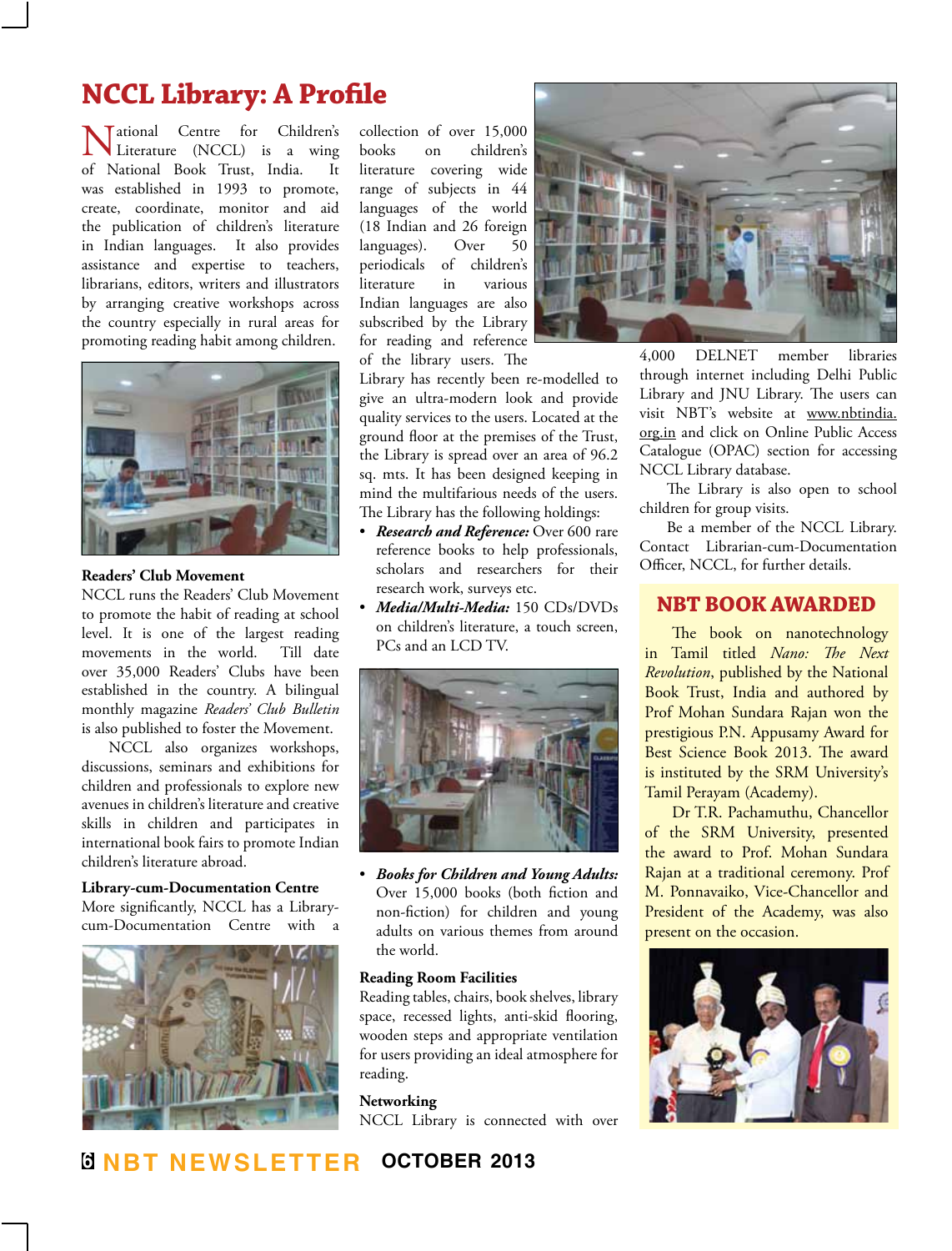# **Books On and By Gandhi**

On 2nd October, the nation celebrates the birthday of Mahatma Gandhi. To promote the ideals and values that Mahatma Gandhi stood for, both in his life and in his writings, the NBT continues to publish select books on and by Gandhi. - *Editor*

#### **Bapu (Part I)**

F C Freitas 81-237-1026-7 / Rs 14.00 The story of Gandhi from his birth till the Dandi March in pictures and words.



#### **Bapu (Part II)**

F C Freitas 81-237-1025-9 / Rs 16.00

This book in continuation to Part I tells of Gandhi's arrest following the Salt Satyagraha and ends with his assassination.

#### **Stories from Bapu's Life**

Uma Shankar Joshi

978-81-237-0508-8 / Rs 19.00

In this book the noted Gujarati writer relates some interesting episodes from Bapu's life. Written in a simple and heartwarming style, the stories will appeal to children.



### **Gandhi-Nehru Correspondence: A Selection**

Arjun Dev (Ed.)

978-81-237-6125-1 Rs 95.00 (PB) 978-81-237-6126-8 Rs 350.00 (HB) Spanning a period of about 26 years, this

collection brings together select correspondence between Gandhi and Nehru. Together they portray a strikingly unique relationship that was not only personal but also political.



#### **Gandhi-Patel: Letters and Speeches**

Neerja Singh (Comp.) 978-81-237-5556-4 / Rs 60.00 (PB) 978-81-237-5557-1 / Rs 250.00 (HB)

This collection brings out some of the significant correspondences between Gandhi and Patel, their mutual respect for each other and also the differences between the two on various matters.



### **Gandhiji and His Disciples**

Jayant Pandya

978-81-237-1116-4 / Rs 45.00

This book is the story of twelve eminent Gandhians, their initiation and shaping of their personalities by the Mahatma and their contribution to humanity.

### **Gandhi: A Life**

Krishna Kripalani 978-81-237-0646-7 / Rs 60.00

Mahatma Gandhi lived, suffered and died for his people. Yet it is not in relation to this country alone that his life has significance. Nor is it only as a patriot or revolutionary reformer that he will be

remembered by future generations. An interesting and absorbing account of the life and achievements of Mahatma Gandhi.

### **Gandhi: The Writer**

Bhabhani Bhattacharya 81-237-3792-0 / Rs 70.00 Gandhi's growth as one of the most influential personalities of modern times is matched in no measure by his growth as a

prolific writer of considerable influence. It takes us on a fascinating journey into the inner workings of Gandhi as a writer.

## **Gandhi's India: Unity in Diversity**

978-81-237-5213-6 / Rs. 40.00 Gandhiji's basic ideas underwent no change during the forty years of his active public life, but their expression and application varied according to circumstances. This is a brief anthology of



**Pen-Portraits and Tributes by Gandhiji** U S Mohan Rao 81-237-0260-7 / Rs 30.00



GANDHIII

of Gandhiji's sketches and tributes on some of the eminent personalities of his times who influenced him greatly. It throws light on a fascinating aspect of Gandhiji's personality; his

The book is a collection **GANDHIII** 

observations and the ability to penetrate the innate goodness of human nature in a few words.

#### **The Mahatma and the Poet**

Sabyasachi Bhattacharya (Comp.) 978-81-237-2201-X / Rs 65.00 (PB) 81-237-2202-3 / Rs 125.00 (HB)

Put together from various published and unpublished sources, this book is a collection of letters and debates exchanged between Mahatma Gandhi and Rabindranath Tagore between 1915 and 1941.



#### **What is Hinduism?**

Mahatma Gandhi 81-237-0927-7 / Rs 35.00 A selection of Gandhiji's articles drawn mainly from *Young India*, the *Harijan* and the Navajivan on Hinduism. Written on



different occasions, these articles present a picture of Hindu Dharma in all its richness, comprehensiveness and sensitivity to the existential dilemmas of human existence.

#### **Back to the Sources: A Study of Gandhi's Basic Education**

Henry Fagg

81-237-3969-9 / Rs 45.00 The title of the study indicates a dissatisfaction on the part of its author with much of the material that has so far been written on Gandhi on education.



The writer attempts to construct a detailed contextual study of the most decisive period in the evolution of Gandhi's beliefs on education.





nity in Divers